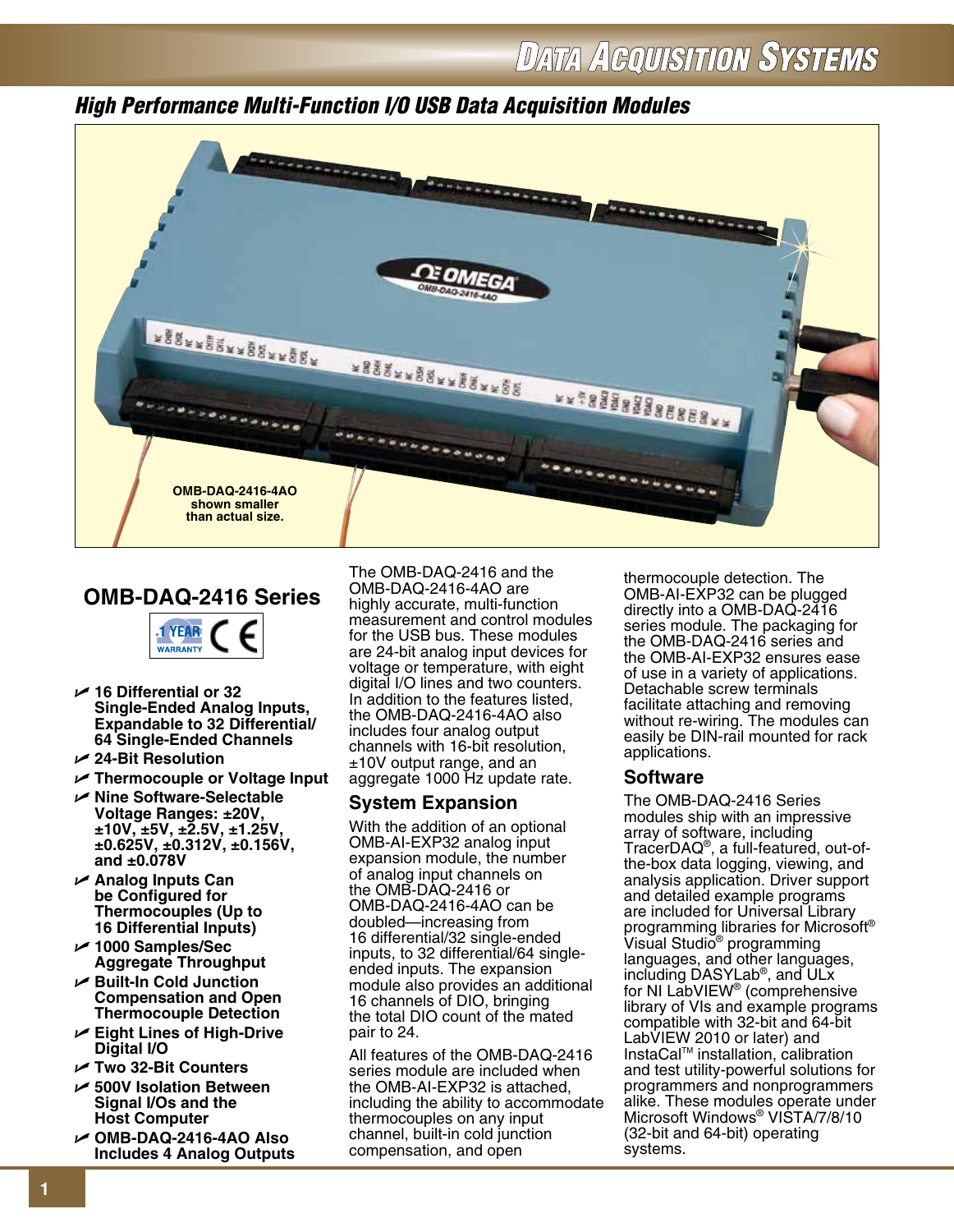The OMB-DAQ-2416 data acquisition module is supplied with TracerDAQ software which is a collection of four virtual instrument applications used to graphically display and store input data and generate output signals:

- Strip Chart—Log and graph values acquire from analog inputs, digital inputs, temperature inputs and counter inputs
- Oscilloscope—Display values acquired from analog inputs
- Function Generator—Generate waveforms for analog outputs
- Rate Generator—Generate waveforms for counter outputs

### **Features Comparison**

TracerDAQ PRO is an enhanced version of TracerDAQ and is available as a purchased upgrade (SWD-TRACERDAQ-PRO). A comparison of some of the features included in TracerDAQ vs TracerDAQ PRO is shown below.





**TracerDAQ Strip Chart.**

#### **Strip Chart Feature TracerDAQ TracerDAQ Pro Channel Types** Analog input, temperature input, Analog input, temperature input, temperature input, digital input, event counter and a digital input, event counter and a digital input, event counter and a digital input, e digital input, event counter **Number of Channels** 8 48 **Number of Lanes** 2 8 **Maximum Samples per Channel** 32,000 1 million **Alarm Conditions No** No Yes **Measurements Window** No Yes **Enter Annotations** No **No Yes Software Triggering No No No Yes Hardware Triggering No No Yes Time-of-Day Triggering** No Yes **Linear Scaling No No Yes** No Yes **with Measurements.**

#### **Oscilloscope**

| Feature                    | <b>TracerDAQ</b> | <b>TracerDAQ Pro</b> |
|----------------------------|------------------|----------------------|
| <b>Channel Type</b>        | Analog input     | Analog input         |
| Number of Channels         |                  |                      |
| <b>Measurements Window</b> | No               | Yes                  |
| <b>Reference Channel</b>   | No               | Yes                  |
| <b>Math Channel</b>        | No               | Yes                  |

#### **Function Generator**

| Feature                        | <b>TracerDAQ</b> | <b>TracerDAQ Pro</b>                                         |
|--------------------------------|------------------|--------------------------------------------------------------|
| <b>Channel Type</b>            | Analog output    | Analog output                                                |
| <b>Number of Channels</b>      |                  | 16                                                           |
| <b>Waveform Types</b>          | Sine             | Sine, square, triangle, flat, pulse, ramp, random, arbitrary |
| <b>Duty Cycle</b>              | No               | Yes                                                          |
| <b>Phase</b>                   | No               | Yes                                                          |
| Gate Ratio                     | No               | Yes                                                          |
| <b>Rate Multiplier</b>         | No               | Yes                                                          |
| Sweep (Linear and Exponential) | No               | Yes                                                          |

#### **Rate Generator**

| Feature             | <b>NTracerDAQ</b> | <b>TracerDAQ Pro</b> |
|---------------------|-------------------|----------------------|
| <b>Channel Type</b> | Counter output    | Counter output       |
| Number of Channels  |                   | 20                   |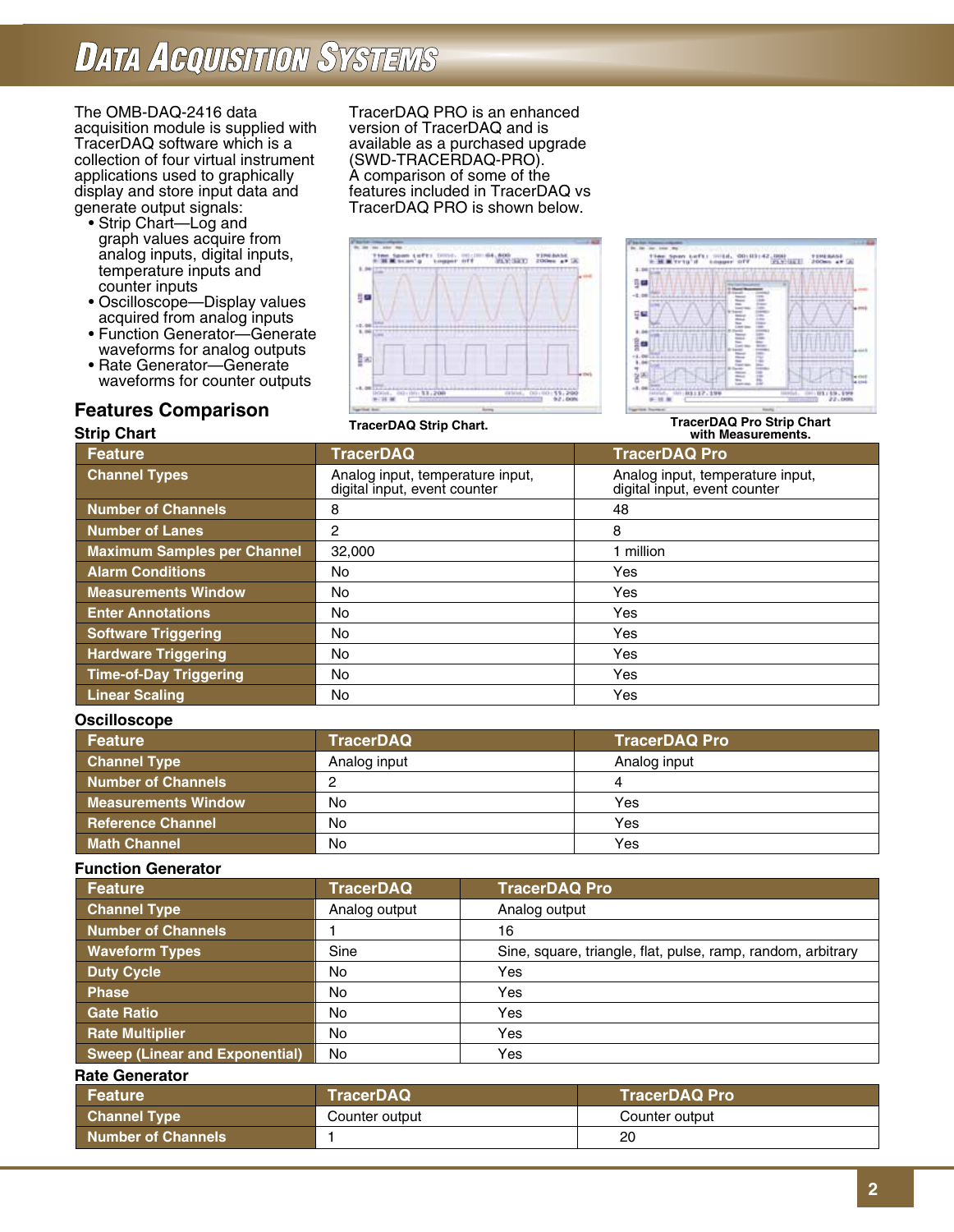**Fallillillillati** 

#### **SPECIFICATIONS A/D Converter (OMB-DAQ-2416, OMB-DAQ-2416-4AO)**

**A/D Converter Type:** 24-bit sigma delta **A/D Data Rates:** 3750 samples/sec (S/s), 2000 S/s, 1000 S/s, 500 S/s, 100 S/s, 60 S/s, 50 S/s, 25 S/s, 10 S/s, 5 S/s, 2.5 S/s

#### **A/D Throughput to Host Memory (Software Selectable)**

**Number of Throughput**   $Channels$ 1 2.50 to 1102.94  $\mathfrak{p}$  1.25 to 551.47 3 0.83 to 367.65 4 0.62 to 275.74 5 0.50 to 220.59 6 0.42 to 183.82 7 0.36 to 157.56 8 0.31 to 137.87 9 0.28 to 122.55 10 0.25 to 110.29 11 0.23 to 100.27 12 0.21 to 91.91 13 0.19 to 84.84 14 0.18 to 78.78 15 0.17 to 75.53 16 0.16 to 68.93

**Input Isolation:** 500 Vdc min between field wiring and USB interface

#### **Common Mode Rejection:**

Thermocouple mode, 110 dB; voltage mode, 90 dB

#### **Analog Inputs (OMB-DAQ-2416, OMB-DAQ-2416-4AO, OMB-AI-EXP32) Number of Channels:**

16 differential/32 single-ended (thermocouples require differential mode) on OMB-DAQ-2416 or OMB-DAQ-2416-4AO. The OMB-AI-EXP32 is a multiplexer-based channel expansion module that adds an additional 16 differential/32 single ended channels. **Maximum Input Voltage:** ±30V

(power on), ±10V (power off) **Input Impedance:** 2 GΩ (power on), 390  $\Omega$  (power off)

**OMB-DAQ-2416 shown smaller than actual size.**

FUENTRAITE ATTENTIFICATION AND TRANSPORTATION

**Input Leakage**

**Current:** ±10.6 nA (OMB-DAQ-2416, OMB-DAQ-2416-AO); ±20 nA (OMB-AI-EXP32); $\pm 1\mu$ A max for input voltage >±30V **Input Capacitance:** 590 pF **Crosstalk:** 100 dB adjacent channels **Channel Gain Queue:** Up to 64 elements, software configurable channel and range **Warm-Up Time:** 45 minutes max (OMB-DAQ-2416, OMB-DAQ-2416-4AO); 15 minutes max (OMB-AI-EXP32) **Open Thermocouple Detect:**  Automatically enable when a channel is configured for a

thermocouple sensor.

#### **Compatible Thermocouple Input Types**

| <b>Type</b>                                        | <b>Temperature Range</b>                             | Accuracy* (Typical, °C)                                                    |
|----------------------------------------------------|------------------------------------------------------|----------------------------------------------------------------------------|
| J                                                  | $±1.416$ @ -210°C<br>-210 to 1200°C (-346 to 2192°F) | $±0.469$ @ 0°C<br>$±1.456$ @ 1200°C                                        |
| $\mathbb K$                                        | -270 to 1372°C (-454 to 2502°F)                      | $±1.699$ @ -210°C<br>$±0.526$ @ 0°C<br>$\pm 2.022$ @ 1372°C                |
| $\top$                                             | -270 to 400 $^{\circ}$ C (-454 to 752 $^{\circ}$ F)  | $±1.676$ @ -200°C<br>$±0.558$ @ 0°C<br>$\pm 0.595$ @ 400°C                 |
| E                                                  | -270 to 1000°C (-454 to 1832°F)                      | $±1.352$ @ -200°C<br>$±0.551$ @ 0°C<br>$±1.211$ @ 1000°C                   |
| R                                                  | -50 to 1768°C (-58 to 3214°F)                        | $\pm 3.133 \ @.50^{\circ}C$<br>$±1.424$ @ 250 $°C$<br>$\pm 2.347$ @ 1768°C |
| $\mathbb{S}% _{M_{1},M_{2}}^{\alpha,\beta,\gamma}$ | -50 to 1768°C (-58 to 3214°F)                        | $±2.930$ @ $-50^{\circ}$ C<br>$±1.468$ @ 250 $°C$<br>$\pm 2.597$ @ 1768°C  |
| B                                                  | 0 to 1820 $^{\circ}$ C (32 to 3308 $^{\circ}$ F)     | $±3.956$ @ 250 $°C$<br>$±1.743$ @ 700 $°C$<br>$±1.842$ @ 1820°C            |
|                                                    | -270 to 1300°C (-454 to 2372°F)                      | $±2.030$ @ -200°C<br>$±0.659$ @ 0°C<br>$±1.600$ @ 1300°C                   |

*\* Includes CJC measurement error. Dependent on A/D data rate.*

**OMB-AI-EXP32 shown smaller than actual size.**

#### **CJC Sensor Accuracy:**

 $\pm$ 0.15°C typical (15 to 35°C);  $\pm$ 0.5°C max (0 to 55°C)

**ITIRITARIA** 

#### **DC Voltage Input Ranges**

| Range        | Accuracy*<br>(Absolute, µV) |
|--------------|-----------------------------|
| ± 20V        | 857.600                     |
| ±10V         | 421.600                     |
| ± 5V         | 210.800                     |
| ± 2.5V       | 83.000                      |
| ± 1.25V      | 48.050                      |
| $\pm$ 0.625V | 28.775                      |
| ± 0.3125V    | 24.500                      |
| ± 0.15625V   | 15.856                      |
| ± 0.078125V  | 33.547                      |

*\* Dependent on A/D data rate.*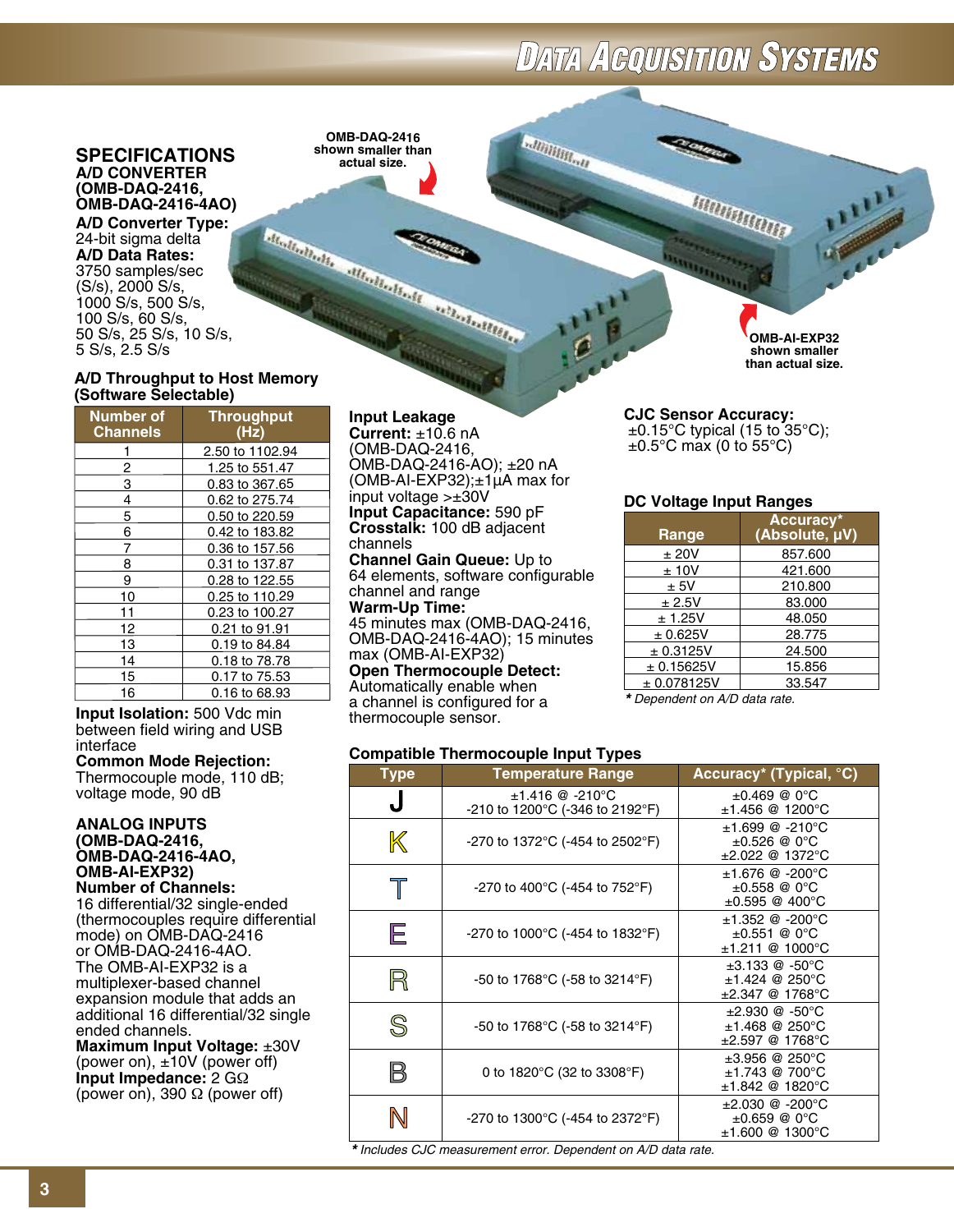

#### **(OMB-DAQ-2416-4AO Only) Number of Channels:** 4 **Resolution:** 16-bit **Range:** ±10 Vdc **Absolute Accuracy:** ±16.0 LSB **Relative Accuracy:** ±4.0 LSB **Differential Non-Linearity:**  $\pm$ 0.25 LSB typical;  $\pm$ 1 LSB max **Current:** ±3.5 mA max **Power On and Reset State:** DACs cleared to zero scale,  $0V \pm 50$  mV **Noise:** 30 µVRMS **Settling Time:** 45 µs **Slew Rate:** 1.0 V/µs **Throughput:** Single channel, 1000 S/s (max, system dependent); multiple channels, 1000 S/s divided by the number of channels (max, system dependent)

#### **ANALOG INPUT/OUTPUT CALIBRATION**

**Recommended Warm-Up Time:** 45 minutes max **Calibration:** Firmware calibration **Calibration Interval:** 1 year **Calibration Reference:** 10.000V, ±5 mV max; actual measured values stored in EEPROM **Tempco:** 5 ppm/°C max **Long Term Stability:** 30 ppm/1000 hrs

**DIGITAL INPUTS (OMB-DAQ-2416, OMB-DAQ-2416-4AO, OMB-AI-EXP32) Number of Digital I/O Channels:** 8 (OMB-DAQ-2416, OMB-DAQ-2416-4AO); 16 (OMB-AI-EXP32) **Configuration:** Each DIO bit can be independently read from (DIN) or written to (DOUT). The DIN bits can be read at any time whether the DOUT is active or tri-stated.

**Voltage Range:** 0 to 15 Vdc **Type:** CMOS (Schmitt trigger) **Characteristics:** 47 kΩ pull-up/pulldown resistor, 28 kΩ series resistor **Maximum Input Voltage Range:** 0 to 20 Vdc max (power on/off, relative to DGND)

**Pull-Up/Pull-Down Configuration:**  All pins pulled up to 5V via individual 47 kΩ resistors (default configuration); pull-down capability is available by moving internal jumper

**Transfer Rate (Software Paced):**  500 port reads or single bit reads per second typical **Input High Voltage:** 1.3V min, 2.2V max **Input Low Voltage:** 1.5V max, 0.6V min **Schmitt Trigger Hysteresis:** 0.4V min,  $1.\overline{2}V$  max

#### **DIGITAL OUTPUTS (OMB-DAQ-2416, OMB-DAQ-2416-4AO, OMB-AI-EXP32) Number of Digital I/O Channels:** 8 (OMB-DAQ-2416, OMB-DAQ-2416-4AO); 16 (OMB-AI-EXP32) **Configuration:** Each DIO bit can be independently read from (DIN) or written to (DOUT). The DIN bits can be read at any time whether the DOUT is active or tri-stated. **Characteristics:** 47 kΩ pull-up, open drain DMOS transistor **Pull-Up Configuration:** All pins pulled up to 5V via individual 47 kΩ resistors by default **Transfer Rate (Software Paced):** 500 port writes or single bit writes per second typical

**Output Voltage Range:** 0 to 5V (no external pull-up resistor, internal 47 kΩ resistors connected to 5V by default); 0 to 15V max **Drain to Source Breakdown Voltage:** 50V min **Off-State Leakage Current:** 0.1 µA **Sink Current Capability:** 150 mA max continuous per output pin; 150 mA max continuous for all eight channels **DMOS Transistor On-Resistance (Drain to Source):** 4 Ω

**COUNTERS (OMB-DAQ-2416, OMB-DAQ-2416-4AO) Number of Channels:** 2 **Resolution:** 32-bit **Counter Type:** Event counter **Input Type:** Schmitt trigger, rising edge triggered **Counter Read/Write Rates (Software Paced):** 500 reads or writes per second (system dependent) **Input Characteristics:** 562 kΩ pull-up resistor to 5V, 10 kΩ series resistor **Input Voltage Range:** ±15V max **Maximum Input Voltage Range:** ±20V max (power on/off) **Input High Voltage:** 1.3V min, 2.2V max **Input Low Voltage:** 1.5V max, 0.6V min **Schmitt Trigger Hysteresis:** 0.4 min, 1.2V max **Input Bandwith (-3dB):** 1 MHz **Input Capacitance:** 25 pf **Input Leakage Current:** ±120 nA **Input Frequency:** 1 MHz max **High Pulse Width:** 500 ns min **Low Pulse Width:** 500 ns min